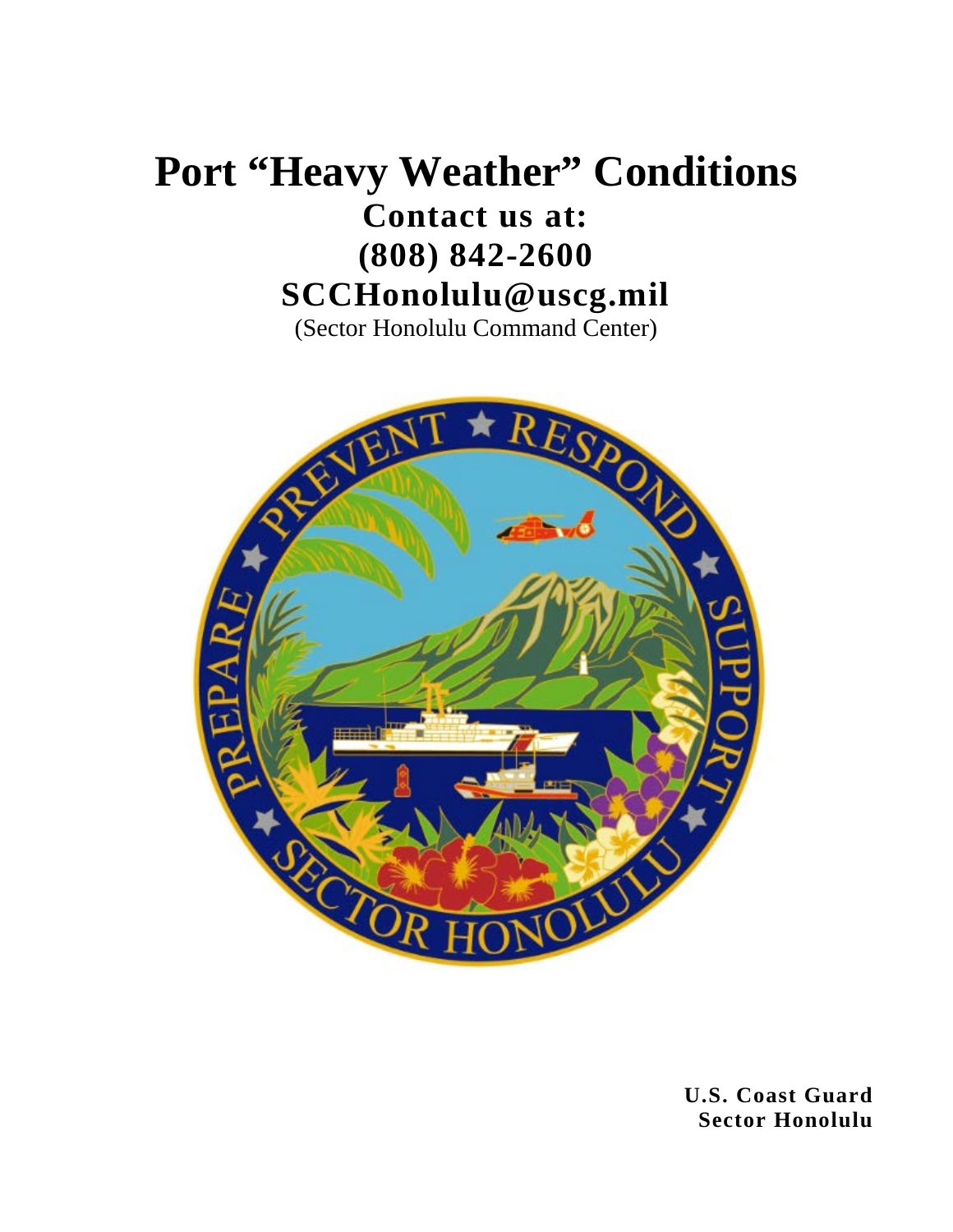

#### (72 hours)

**WHISKEY** is set when Tropical Storm Force Winds (above 39 MPH) are forecasted within 72 Hours (Time to Landfall).

**Actions:** During Port Condition **WHISKEY** the Captain of the Port (COTP) will:

- 1) Reduce vessel traffic within the affected port.
- 2) Limit transportation of bulk oil and hazardous material within the port.
- 3) Verify shore-side facilities are removing debris and making preparations for heavy weather.

# *X-RAY*

#### (48 hours)

**X-RAY** is set when Tropical Storm Force Winds (above 39 MPH) are forecasted within 48 Hours.

**Actions:** During Port Condition **X-RAY** the COTP will:

- 1) Provide notice that all cargo operations within the affected port will be prohibited when Port Condition ZULU is set.
- 2) Provide notice to all vessels of 200 gross tons (GT) or more (to include recreational vessels and barges) that they will be required to depart the port when Port Condition ZULU is set.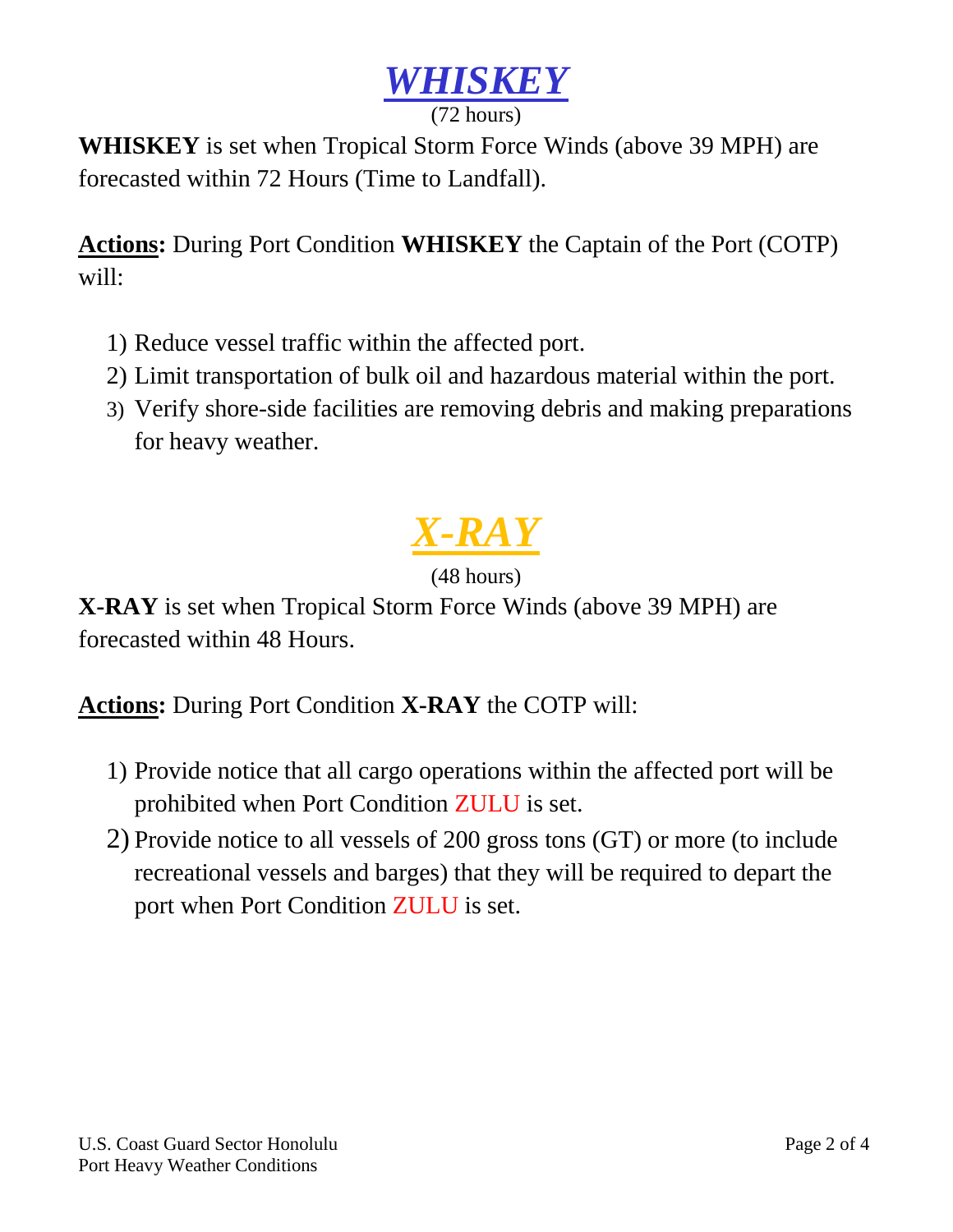### *YANKEE*

#### (24 hours)

**YANKEE** is set when Tropical Storm Force Winds (above 39 MPH) are forecasted within 24 Hours.

**Actions:** During Port Condition **YANKEE** the COTP will:

- 1) **Close** all commercial ports to **incoming traffic**.
- 2) Prohibit vessel-to-vessel and shore-to-vessel oil transfers.
- 3) Provide notice that all cargo operations within the affected port will be prohibited when Port Condition ZULU is set.
- 4) Provide notice to all vessels of 200 GT or more (to include recreational vessels and barges) that they will be required to depart the port when Port Condition ZULU is set.

## *ZULU*

(12 hours)

**ZULU** is set when Tropical Storm Force Winds (above 39 MPH) are forecasted within 12 Hours.

**Actions:** During Port Condition **ZULU** the COTP will:

1) **Close** all commercial ports within the affected area.

### **Notes/References**

- For a detailed explanation of Port Heavy Weather Conditions refer to CG Captain of the Port Sector Honolulu - Maritime Heavy Weather & Hurricane Plan - Annex C (July 2015) [\(https://dlnr.hawaii.gov/dobor/files/2013/04/AnnexC\\_HOMEPORTposted\\_SignedJul2015.pdf\)](https://dlnr.hawaii.gov/dobor/files/2013/04/AnnexC_HOMEPORTposted_SignedJul2015.pdf)